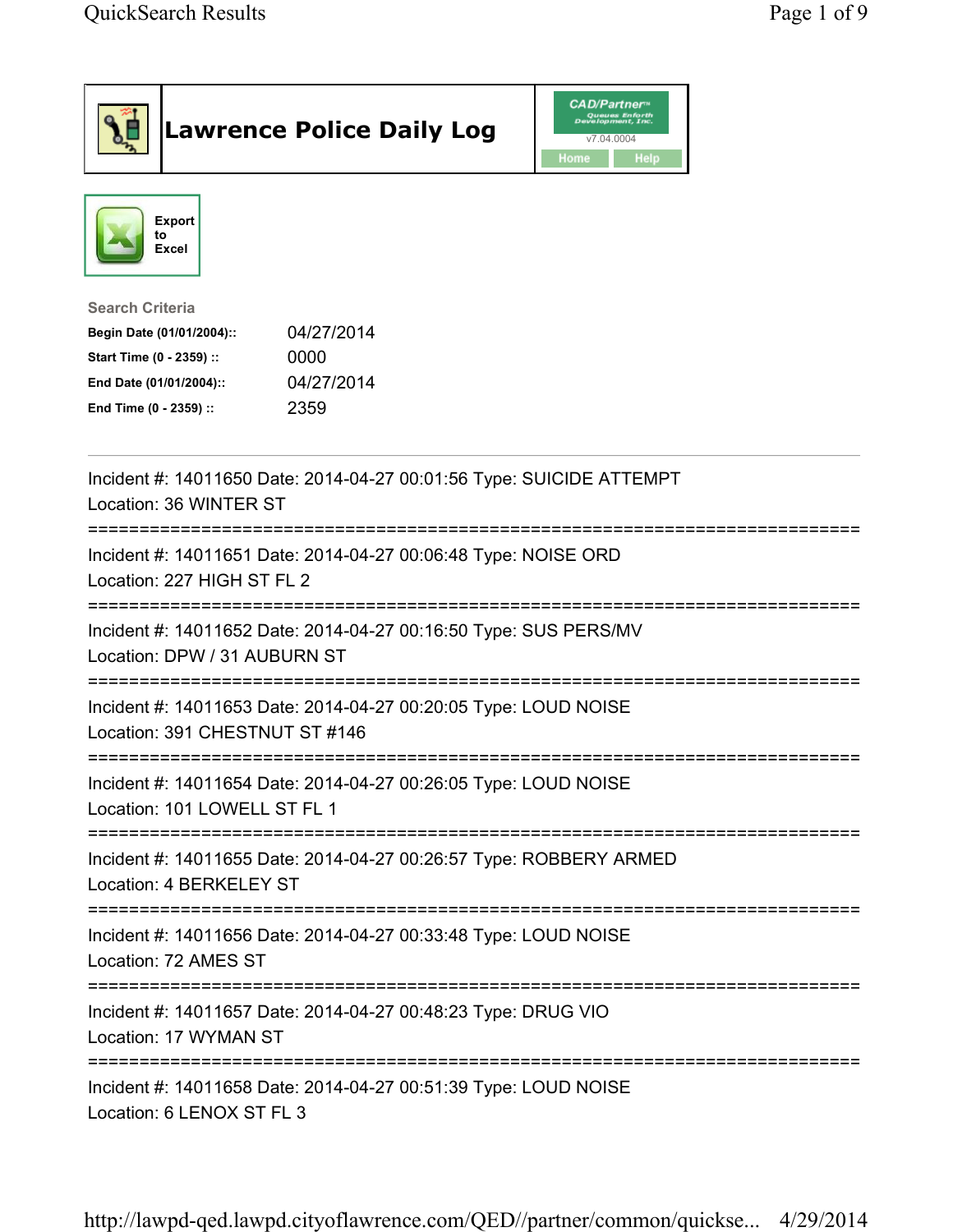| Incident #: 14011659 Date: 2014-04-27 00:58:37 Type: B&E/MV/PAST<br>Location: 205 WEST ST                                                         |
|---------------------------------------------------------------------------------------------------------------------------------------------------|
| Incident #: 14011660 Date: 2014-04-27 01:07:06 Type: AUTO ACC/UNK PI<br>Location: 7 SPRUCE ST                                                     |
| Incident #: 14011661 Date: 2014-04-27 01:12:15 Type: DOMESTIC/PAST<br>Location: 92 HAVERHILL ST                                                   |
| Incident #: 14011662 Date: 2014-04-27 01:26:36 Type: B&E/MV/PAST<br>Location: ATTICA / 1 MILL ST                                                  |
| Incident #: 14011663 Date: 2014-04-27 01:27:44 Type: AUTO ACC/UNK PI<br>Location: 200 PARKER ST                                                   |
| Incident #: 14011664 Date: 2014-04-27 01:36:00 Type: LOUD NOISE<br>Location: 69 BERKELEY ST #3 FL 3                                               |
| Incident #: 14011665 Date: 2014-04-27 01:36:32 Type: LOUD NOISE<br>Location: 166 SPRUCE ST FL 3<br>======================================         |
| Incident #: 14011666 Date: 2014-04-27 01:38:18 Type: LOUD NOISE<br>Location: 101 LOWELL ST                                                        |
| Incident #: 14011667 Date: 2014-04-27 01:40:40 Type: LOUD NOISE<br>Location: 391 CHESTNUT ST #146                                                 |
| Incident #: 14011669 Date: 2014-04-27 01:43:13 Type: M/V STOP<br>Location: LOWELL ST & MILTON ST                                                  |
| ==========================<br>===============<br>Incident #: 14011668 Date: 2014-04-27 01:43:21 Type: M/V STOP<br>Location: LOWELL ST & MILTON ST |
| Incident #: 14011670 Date: 2014-04-27 01:43:34 Type: LOUD NOISE<br>Location: CARLETON ST & DANA ST                                                |
| Incident #: 14011671 Date: 2014-04-27 01:56:23 Type: UNWANTEDGUEST<br>Location: 379 HAVERHILL ST                                                  |
| Incident #: 14011672 Date: 2014-04-27 02:02:10 Type: UNKNOWN PROB                                                                                 |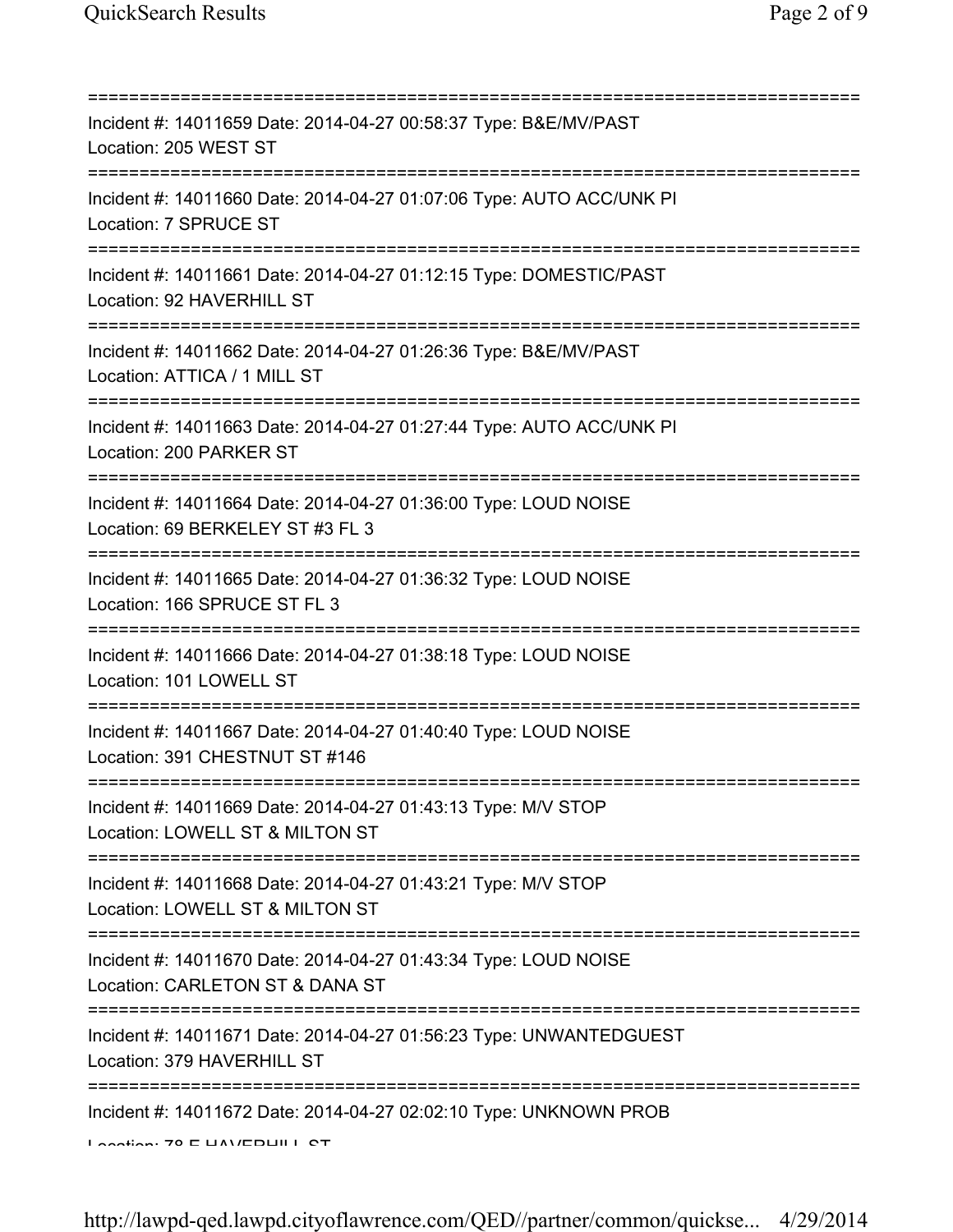| Incident #: 14011673 Date: 2014-04-27 02:09:55 Type: TOW OF M/V<br>Location: 100 HAWTHORNE WAY                                 |
|--------------------------------------------------------------------------------------------------------------------------------|
| Incident #: 14011674 Date: 2014-04-27 02:16:36 Type: M/V STOP<br>Location: BENNINGTON ST & PARK ST<br>======================== |
| Incident #: 14011675 Date: 2014-04-27 02:20:53 Type: SUS PERS/MV<br>Location: TREMONT ST & WEST ST                             |
| Incident #: 14011676 Date: 2014-04-27 02:41:55 Type: LOUD NOISE<br>Location: 93 NEWTON ST FL 3RD<br>======================     |
| Incident #: 14011677 Date: 2014-04-27 03:03:54 Type: LOUD NOISE<br>Location: 1150 ESSEX ST                                     |
| Incident #: 14011678 Date: 2014-04-27 03:04:33 Type: LOUD NOISE<br>Location: 20 CAMBRIDGE ST                                   |
| =================<br>Incident #: 14011679 Date: 2014-04-27 03:22:55 Type: FIGHT<br>Location: 64 WATER ST FL 2                  |
| Incident #: 14011680 Date: 2014-04-27 03:24:11 Type: DISTURBANCE<br>Location: 151 BEACON AV                                    |
| Incident #: 14011681 Date: 2014-04-27 03:26:24 Type: ALARM/BURG<br>Location: LEAHY SCHOOL / 100 ERVING AV                      |
| Incident #: 14011682 Date: 2014-04-27 03:44:42 Type: TOW OF M/V<br>Location: BROADWAY & HAVERHILL ST                           |
| Incident #: 14011683 Date: 2014-04-27 04:17:41 Type: LOUD NOISE<br>Location: 10 GRAFTON ST #4                                  |
| Incident #: 14011684 Date: 2014-04-27 04:35:27 Type: ARREST<br>Location: DENNYS / 160 WINTHROP AV                              |
| Incident #: 14011685 Date: 2014-04-27 04:39:16 Type: UNWANTEDGUEST<br>Location: 222 ESSEX ST #205                              |
| Incident #: 14011686 Date: 2014-04-27 04:43:52 Type: LOUD NOISE                                                                |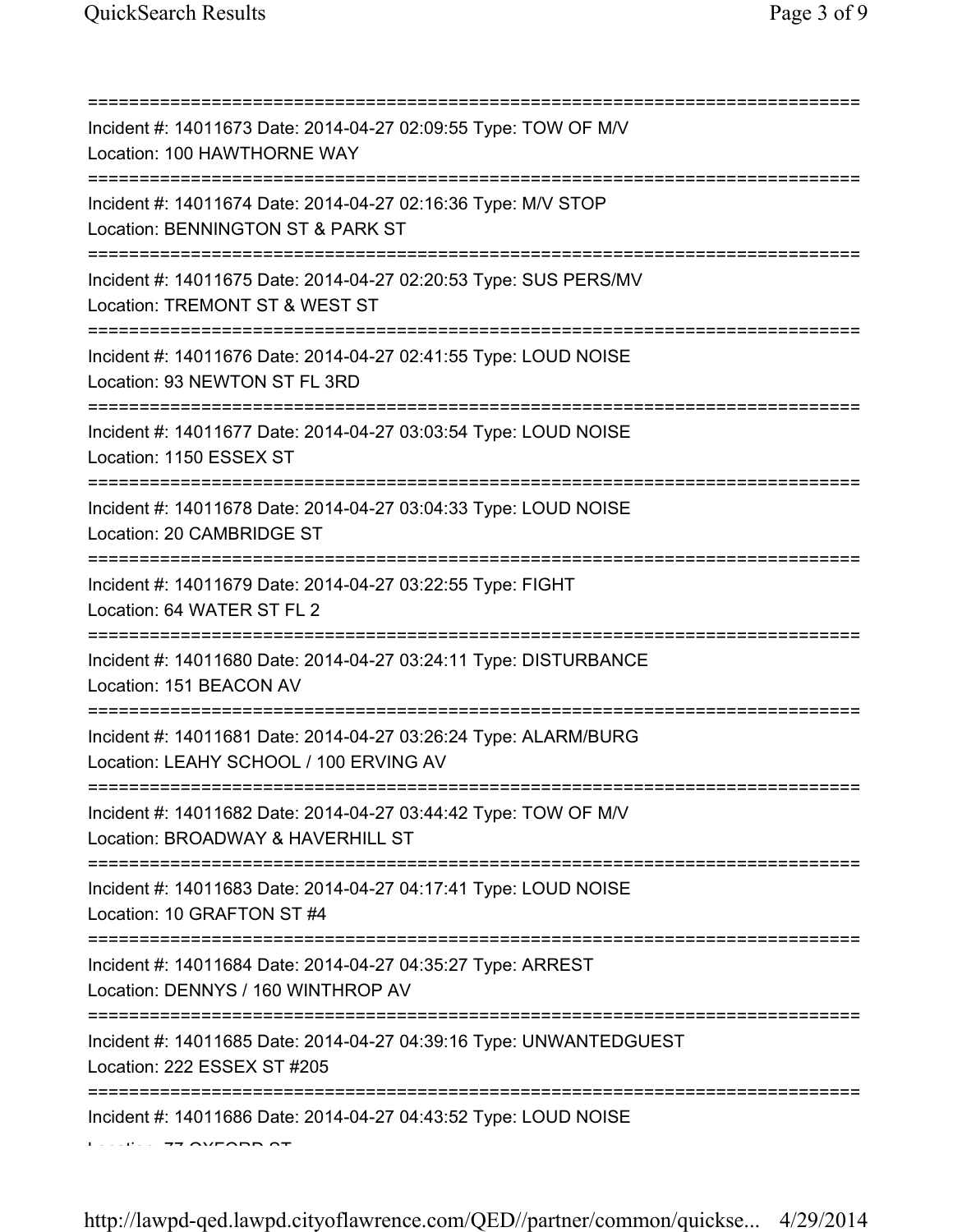=========================================================================== Incident #: 14011687 Date: 2014-04-27 05:03:17 Type: GENERAL SERV Location: 26 SWAN ST =========================================================================== Incident #: 14011688 Date: 2014-04-27 05:40:34 Type: LOUD NOISE Location: 439 ANDOVER ST =========================================================================== Incident #: 14011689 Date: 2014-04-27 05:49:50 Type: LOUD NOISE Location: 64 WATER ST =========================================================================== Incident #: 14011690 Date: 2014-04-27 06:14:57 Type: M/V STOP Location: JACKSON ST & PARK ST =========================================================================== Incident #: 14011691 Date: 2014-04-27 06:24:15 Type: ALARMS Location: WEATHERBEE SCHOOL / 75 NEWTON ST =========================================================================== Incident #: 14011692 Date: 2014-04-27 06:25:54 Type: FIGHT Location: 64 WATER ST =========================================================================== Incident #: 14011693 Date: 2014-04-27 06:45:01 Type: ALARMS Location: 469 HAVERHILL ST =========================================================================== Incident #: 14011694 Date: 2014-04-27 07:04:48 Type: RAPE Location: 96 AMES ST =========================================================================== Incident #: 14011695 Date: 2014-04-27 08:52:00 Type: ALARM/BURG Location: LORENZO BUILDING / 599 CANAL ST =========================================================================== Incident #: 14011696 Date: 2014-04-27 09:51:06 Type: UNWANTEDGUEST Location: WALGREENS / 220 S BROADWAY =========================================================================== Incident #: 14011697 Date: 2014-04-27 10:04:59 Type: MV/BLOCKING Location: 31 HANCOCK ST =========================================================================== Incident #: 14011698 Date: 2014-04-27 10:13:20 Type: DISTURBANCE Location: 37 BOWDOIN ST FL 1ST =========================================================================== Incident #: 14011699 Date: 2014-04-27 10:17:05 Type: KEEP PEACE Location: 63 BAILEY ST FL 1 =========================================================================== Incident #: 14011700 Date: 2014-04-27 10:54:34 Type: AUTO ACC/NO PI Location: LAWRENCE MEAT COMPANY / 264 LOWELL ST

http://lawpd-qed.lawpd.cityoflawrence.com/QED//partner/common/quickse... 4/29/2014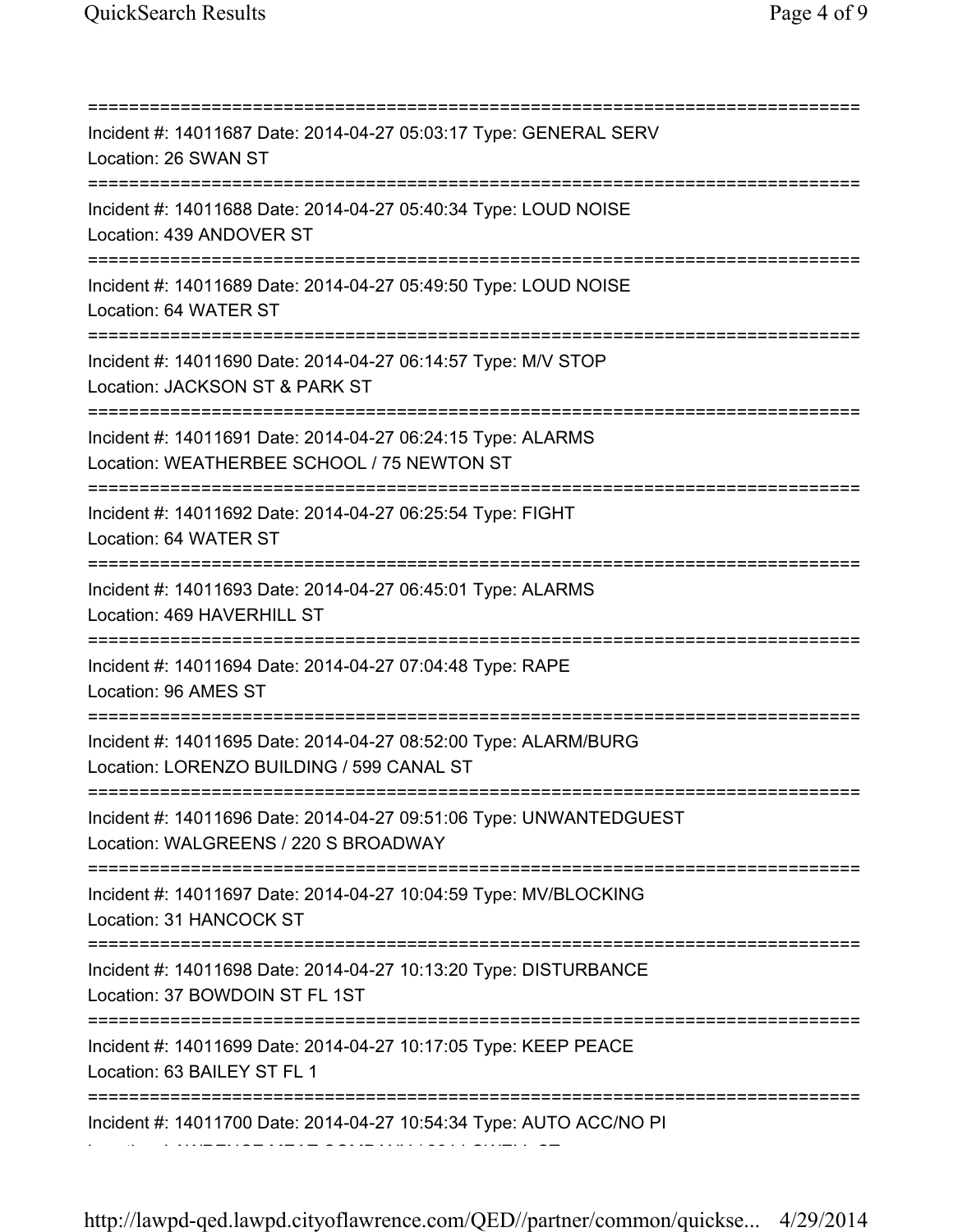| Incident #: 14011701 Date: 2014-04-27 10:56:42 Type: VANDALISM<br>Location: 10 BENNINGTON ST<br>=====================================       |
|---------------------------------------------------------------------------------------------------------------------------------------------|
| Incident #: 14011702 Date: 2014-04-27 11:16:24 Type: AUTO ACC/NO PI<br>Location: BROADWAY & TREMONT ST<br>================================  |
| Incident #: 14011703 Date: 2014-04-27 11:27:18 Type: TOW OF M/V<br>Location: BERKELEY ST & MONTGOMERY ST<br>=============================== |
| Incident #: 14011704 Date: 2014-04-27 12:04:29 Type: INVESTIGATION<br>Location: TEDESCHI / 3 BEACON ST                                      |
| Incident #: 14011705 Date: 2014-04-27 12:55:24 Type: GUN CALL<br>Location: BROADWAY & HAVERHILL ST                                          |
| Incident #: 14011706 Date: 2014-04-27 13:08:45 Type: ALARM/BURG<br>Location: SLE / 165 CRAWFORD ST                                          |
| Incident #: 14011707 Date: 2014-04-27 13:18:31 Type: DISTURBANCE<br>Location: 52 NEWBURY ST                                                 |
| Incident #: 14011708 Date: 2014-04-27 13:29:05 Type: ALARM/BURG<br>Location: DETAIL WERKS / 79 BROOK ST<br>==============================   |
| Incident #: 14011709 Date: 2014-04-27 13:31:49 Type: M/V STOP<br>Location: LYNN ST & S UNION ST                                             |
| Incident #: 14011710 Date: 2014-04-27 13:36:03 Type: DOMESTIC/PAST<br>Location: 1 GENERAL ST                                                |
| Incident #: 14011711 Date: 2014-04-27 13:37:02 Type: SUS PERS/MV<br>Location: 29 DURSO AV                                                   |
| Incident #: 14011712 Date: 2014-04-27 13:42:19 Type: DISTURBANCE<br>Location: 52 BASSWOOD ST FL 1ST                                         |
| Incident #: 14011713 Date: 2014-04-27 14:12:01 Type: M/V STOP<br>Location: HAVERHILL ST & LAWRENCE ST                                       |
| Incident #: 14011714 Date: 2014-04-27 14:13:11 Type: M/V STOP                                                                               |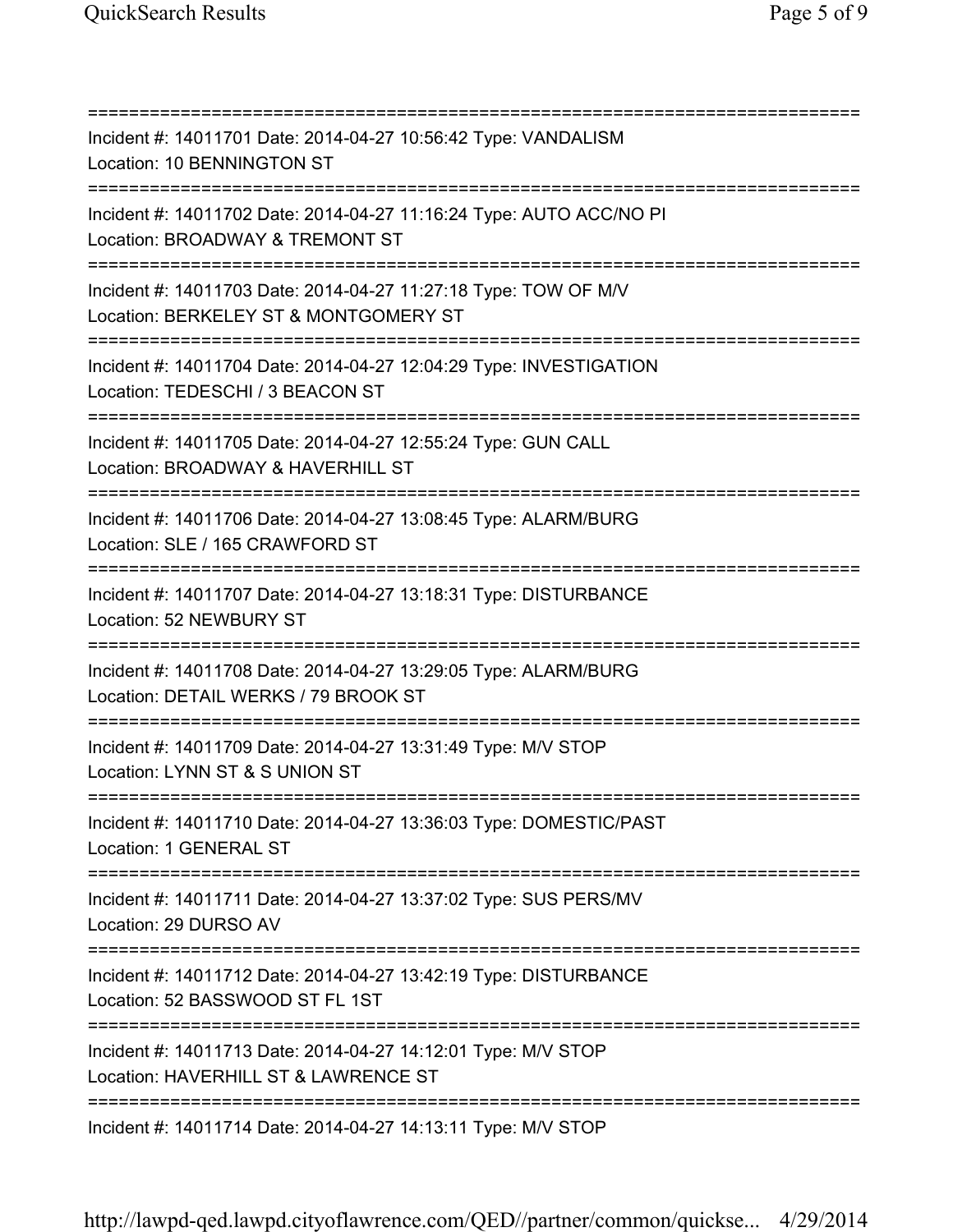=========================================================================== Incident #: 14011715 Date: 2014-04-27 14:24:47 Type: UNWANTEDGUEST Location: LAWRENCE GENERAL HOSPITAL / 1 GENERAL ST =========================================================================== Incident #: 14011716 Date: 2014-04-27 14:44:49 Type: DRUG VIO Location: 1 WASHINGTON WY =========================================================================== Incident #: 14011717 Date: 2014-04-27 14:49:37 Type: DRINKING PUBL Location: FAMILY DOLLAR / 700 ESSEX ST =========================================================================== Incident #: 14011718 Date: 2014-04-27 14:54:52 Type: FIGHT Location: 91 NEWTON ST FL 3RD =========================================================================== Incident #: 14011719 Date: 2014-04-27 14:58:24 Type: HIT & RUN M/V Location: 89 S BROADWAY =========================================================================== Incident #: 14011720 Date: 2014-04-27 15:19:15 Type: CK WELL BEING Location: CORBETT RD & MT VERNON ST =========================================================================== Incident #: 14011721 Date: 2014-04-27 15:20:19 Type: DRUG VIO Location: 1 RIVERVIEW PL =========================================================================== Incident #: 14011723 Date: 2014-04-27 15:33:52 Type: SEX OFF. PAST Location: 10A TENNEY ST =========================================================================== Incident #: 14011722 Date: 2014-04-27 15:47:14 Type: DOMESTIC/PROG Location: 495 HAMPSHIRE ST FL 3 =========================================================================== Incident #: 14011724 Date: 2014-04-27 15:58:31 Type: ALARM/BURG Location: 45 SUMMER ST =========================================================================== Incident #: 14011725 Date: 2014-04-27 16:06:33 Type: DOMESTIC/PAST Location: 311 WATER ST #1 =========================================================================== Incident #: 14011726 Date: 2014-04-27 16:12:10 Type: B&E/PAST Location: 476 RIVERSIDE DR #101 =========================================================================== Incident #: 14011727 Date: 2014-04-27 16:30:26 Type: DISTURBANCE Location: 211 E HAVERHILL ST =========================================================================== Incident #: 14011728 Date: 2014-04-27 16:39:35 Type: B&E/MV/PAST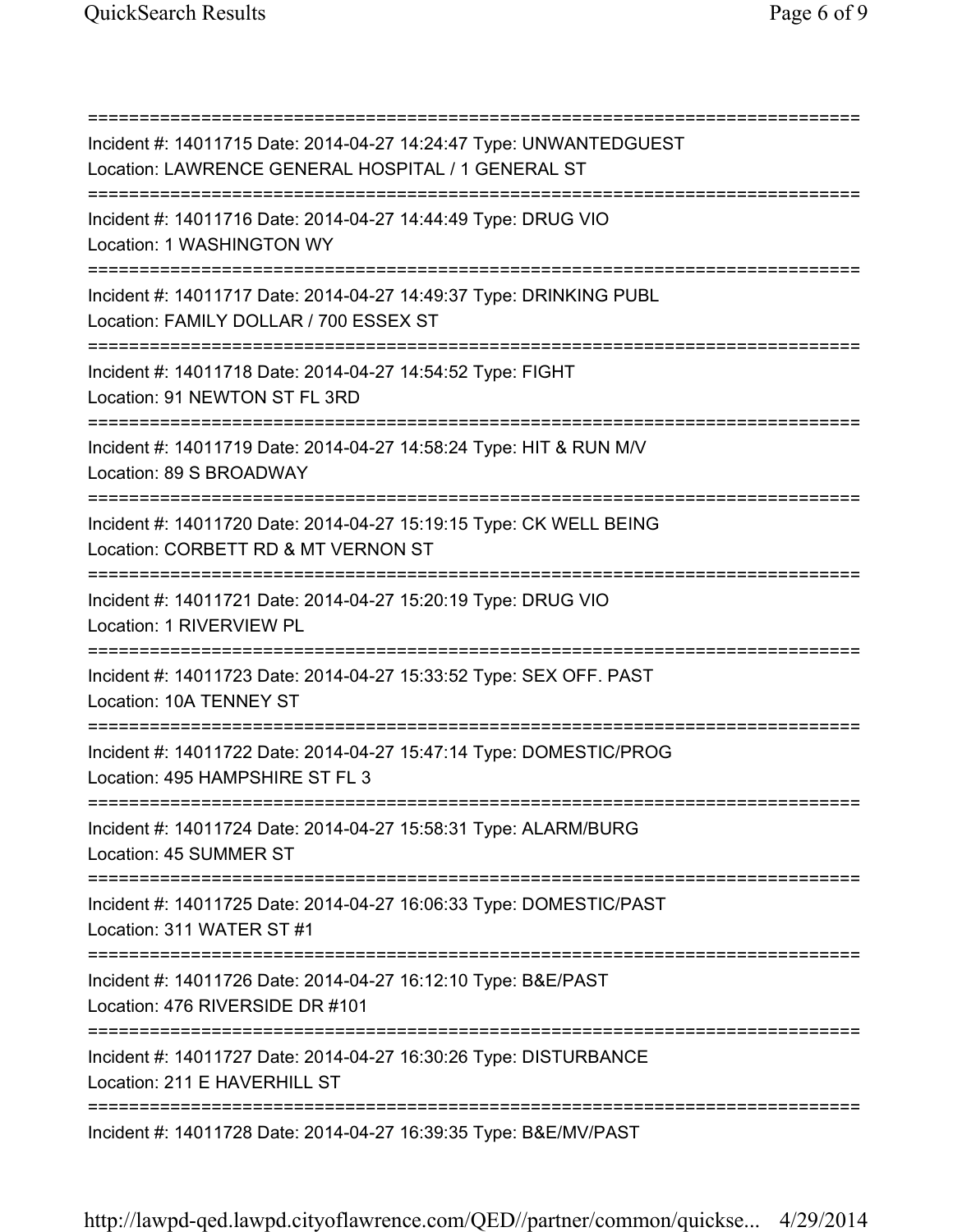| Location: 41 BERKELEY ST                                                                                                                 |
|------------------------------------------------------------------------------------------------------------------------------------------|
| Incident #: 14011729 Date: 2014-04-27 16:46:23 Type: ALARMS<br>Location: 4 BEDFORD ST                                                    |
| Incident #: 14011730 Date: 2014-04-27 17:00:25 Type: THREATS<br>Location: 90 BEACON ST #10                                               |
| Incident #: 14011731 Date: 2014-04-27 17:27:16 Type: LARCENY/PAST<br>Location: BROADWAY & CEDAR ST                                       |
| Incident #: 14011732 Date: 2014-04-27 17:38:30 Type: UNKNOWN PROB<br>Location: 60 W DALTON ST #2<br>==================================== |
| Incident #: 14011733 Date: 2014-04-27 17:51:09 Type: M/V STOP<br>Location: CHANDLER ST & MEDFORD ST                                      |
| Incident #: 14011734 Date: 2014-04-27 18:21:49 Type: KEEP PEACE<br>Location: 91 NEWTON ST                                                |
| Incident #: 14011735 Date: 2014-04-27 18:35:29 Type: DRUG OVERDOSE<br>Location: 46 SAUNDERS ST                                           |
| Incident #: 14011736 Date: 2014-04-27 18:41:41 Type: TOW OF M/V<br>Location: NIGHTINGALE CT & WATER ST                                   |
| Incident #: 14011737 Date: 2014-04-27 18:44:27 Type: FIGHT<br>Location: 203 ESSEX ST                                                     |
| Incident #: 14011738 Date: 2014-04-27 19:04:43 Type: B&E/MV/PAST<br>Location: 200 COMMON ST                                              |
| Incident #: 14011739 Date: 2014-04-27 19:05:02 Type: CK WELL BEING<br>Location: 1010 ESSEX ST                                            |
| Incident #: 14011740 Date: 2014-04-27 19:48:41 Type: MAL DAMG PROG<br>Location: BIG CITY BAR AND GRILLE / 65 MERRIMACK ST                |
| ================<br>Incident #: 14011742 Date: 2014-04-27 20:01:34 Type: LOCKOUT<br>Location: 495 HAMPSHIRE ST                           |
| Indident # 4 4 AN 4744 Data: 0044 A4 97 90.04.E0 Tuna: DOMECTIO/DDOO                                                                     |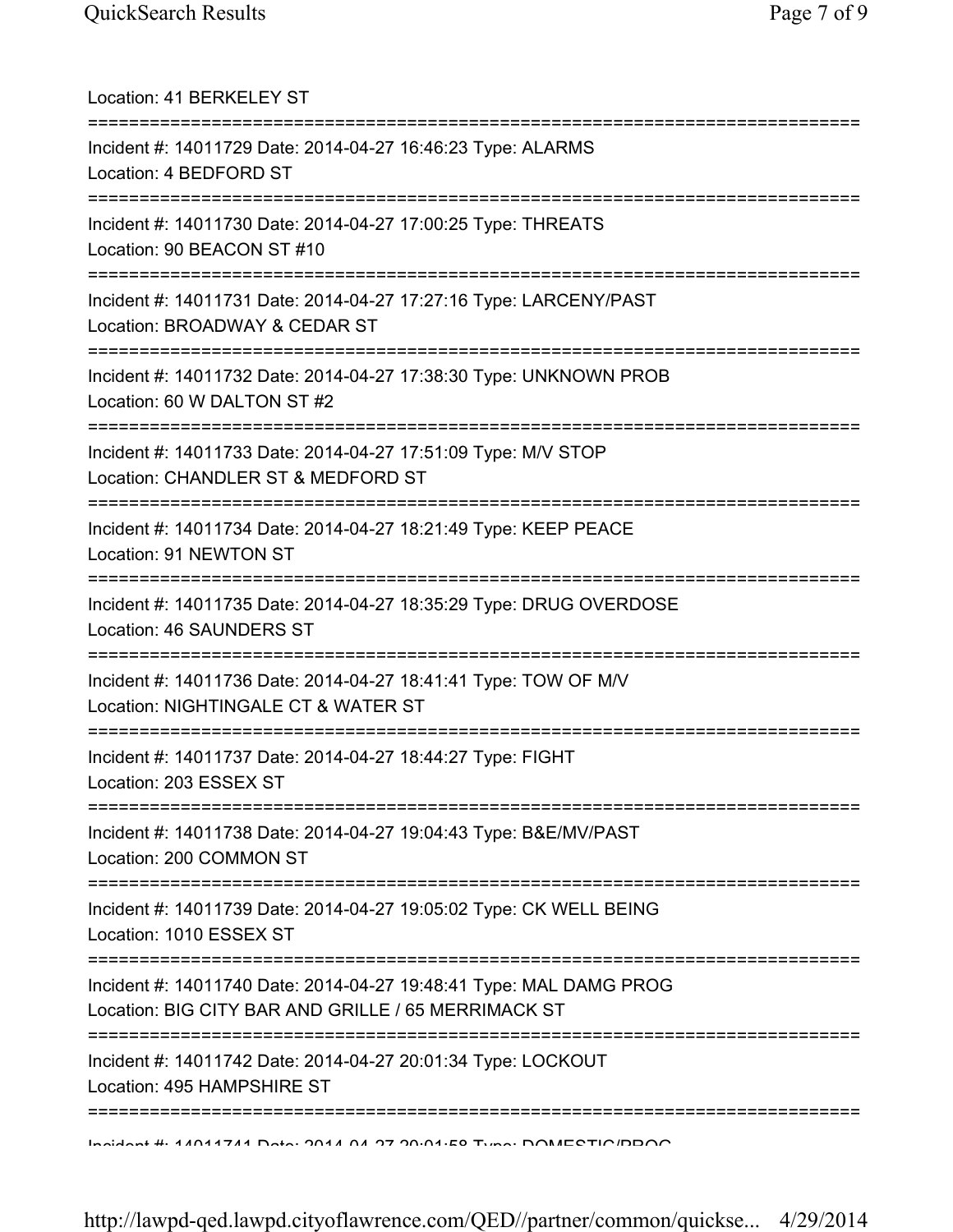| Location: 54 NEWBURY ST #2R<br>==========================                                                                                            |
|------------------------------------------------------------------------------------------------------------------------------------------------------|
| Incident #: 14011743 Date: 2014-04-27 20:10:43 Type: MISSING PERS<br>Location: 55 SAUNDERS ST<br>===================================                 |
| Incident #: 14011744 Date: 2014-04-27 20:15:42 Type: SUICIDE ATTEMPT<br>Location: 50 BROADWAY<br>-----------------------------                       |
| Incident #: 14011745 Date: 2014-04-27 20:47:35 Type: ALARMS<br>Location: LA MARCHE MARKET / 334 LAWRENCE ST<br>:==================================== |
| Incident #: 14011746 Date: 2014-04-27 20:54:55 Type: ALARMS<br>Location: BEACON HOUSING PROJECT / 71 DUCKETT AV                                      |
| Incident #: 14011747 Date: 2014-04-27 21:55:22 Type: HIT & RUN M/V<br>Location: ALDER ST & LAWRENCE ST                                               |
| Incident #: 14011748 Date: 2014-04-27 22:19:44 Type: ASSSIT AMBULANC<br>Location: 102 NEWTON ST FL 2ND                                               |
| Incident #: 14011749 Date: 2014-04-27 23:16:00 Type: SPECIAL CHECK<br>Location: 340 HAVERHILL ST #1                                                  |
| Incident #: 14011750 Date: 2014-04-27 23:19:57 Type: SUS PERS/MV<br>Location: 301 HAVERHILL ST                                                       |
| Incident #: 14011751 Date: 2014-04-27 23:27:24 Type: LOUD NOISE<br>Location: 391 CHESTNUT ST                                                         |
| :======================<br>Incident #: 14011752 Date: 2014-04-27 23:42:38 Type: LARCENY/PAST<br>Location: 331 WATER ST                               |
| Incident #: 14011753 Date: 2014-04-27 23:48:25 Type: AUTO ACC/NO PI<br>Location: PHILLIPS ST & WINTHROP AV                                           |
|                                                                                                                                                      |

312 record(s)

{ call presslog("2014-04-27","0000","2014-04-27","2359") } Total records found: 312 These results were produced by the following query:

┓